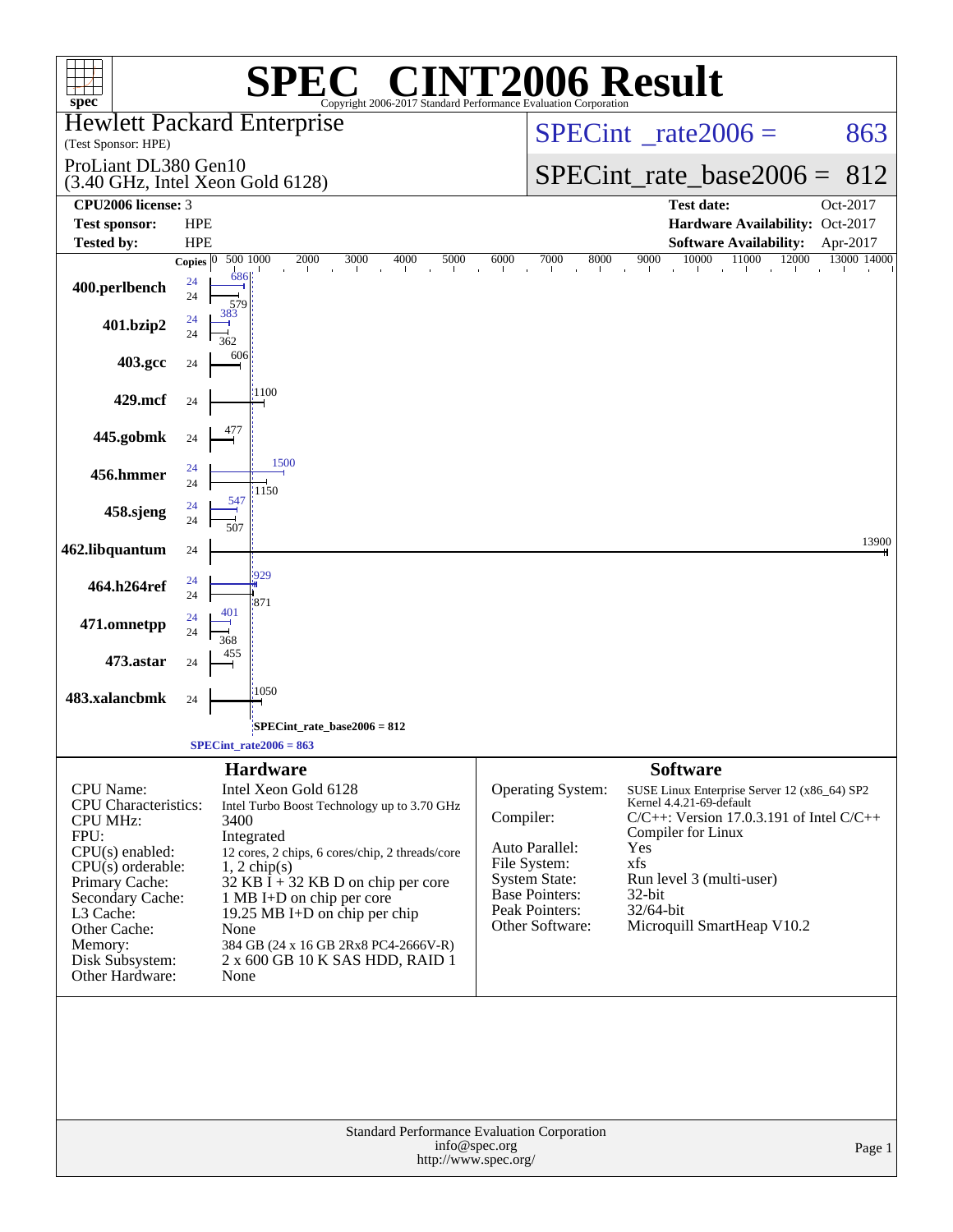

#### Hewlett Packard Enterprise

(Test Sponsor: HPE)

#### ProLiant DL380 Gen10

(3.40 GHz, Intel Xeon Gold 6128)

SPECint rate $2006 = 863$ 

## [SPECint\\_rate\\_base2006 =](http://www.spec.org/auto/cpu2006/Docs/result-fields.html#SPECintratebase2006) 812

**[CPU2006 license:](http://www.spec.org/auto/cpu2006/Docs/result-fields.html#CPU2006license)** 3 **[Test date:](http://www.spec.org/auto/cpu2006/Docs/result-fields.html#Testdate)** Oct-2017 **[Test sponsor:](http://www.spec.org/auto/cpu2006/Docs/result-fields.html#Testsponsor)** HPE **[Hardware Availability:](http://www.spec.org/auto/cpu2006/Docs/result-fields.html#HardwareAvailability)** Oct-2017 **[Tested by:](http://www.spec.org/auto/cpu2006/Docs/result-fields.html#Testedby)** HPE **[Software Availability:](http://www.spec.org/auto/cpu2006/Docs/result-fields.html#SoftwareAvailability)** Apr-2017

#### **[Results Table](http://www.spec.org/auto/cpu2006/Docs/result-fields.html#ResultsTable)**

|                                                                                                          | <b>Base</b>   |                |       |                |       |                |              | <b>Peak</b>   |                |              |                |              |                |              |
|----------------------------------------------------------------------------------------------------------|---------------|----------------|-------|----------------|-------|----------------|--------------|---------------|----------------|--------------|----------------|--------------|----------------|--------------|
| <b>Benchmark</b>                                                                                         | <b>Copies</b> | <b>Seconds</b> | Ratio | <b>Seconds</b> | Ratio | <b>Seconds</b> | <b>Ratio</b> | <b>Copies</b> | <b>Seconds</b> | <b>Ratio</b> | <b>Seconds</b> | <b>Ratio</b> | <b>Seconds</b> | <b>Ratio</b> |
| 400.perlbench                                                                                            | 24            | 404            | 580   | 408            | 575   | 405            | <b>579</b>   | 24            | 342            | 686          | 341            | 688          | 342            | 685          |
| 401.bzip2                                                                                                | 24            | 640            | 362   | 635            | 365   | 641            | 361          | 24            | 603            | 384          | 604            | 383          | 607            | 382          |
| $403.\mathrm{gcc}$                                                                                       | 24            | 318            | 607   | 319            | 606   | 319            | 605          | 24            | 318            | 607          | 319            | 606          | 319            | 605          |
| $429$ .mcf                                                                                               | 24            | 199            | 1100  | 200            | 1090  | 199            | <b>1100</b>  | 24            | 199            | 1100         | 200            | 1090         | 199            | <b>1100</b>  |
| $445$ .gobmk                                                                                             | 24            | 527            | 478   | 528            | 477   | 528            | 477          | 24            | 527            | 478          | 528            | 477          | 528            | 477          |
| 456.hmmer                                                                                                | 24            | 195            | 1150  | 196            | 1140  | 194            | 1150         | 24            | 149            | 1500         | 149            | 1500         | 149            | 1510         |
| $458$ .sjeng                                                                                             | 24            | 572            | 507   | 573            | 507   | 572            | 508          | 24            | 531            | 547          | 531            | 547          | 530            | 548          |
| 462.libquantum                                                                                           | 24            | 36.0           | 13800 | 35.8           | 13900 | 35.8           | 13900        | 24            | 36.0           | 13800        | 35.8           | 13900        | 35.8           | 13900        |
| 464.h264ref                                                                                              | 24            | 611            | 869   | 610            | 871   | 607            | 874          | 24            | 564            | 941          | 593            | 895          | 572            | 929          |
| 471.omnetpp                                                                                              | 24            | 408            | 368   | 408            | 368   | 408            | 368          | 24            | 374            | 401          | 374            | 401          | 374            | 401          |
| 473.astar                                                                                                | 24            | 371            | 455   | 369            | 456   | 370            | 455          | 24            | 371            | 455          | 369            | 456          | 370            | 455          |
| 483.xalancbmk                                                                                            | 24            | 158            | 1050  | 158            | 1050  | 157            | 1050l        | 24            | 158            | 1050         | 158            | 1050         | 157            | 1050         |
| Results appear in the order in which they were run. Bold underlined text indicates a median measurement. |               |                |       |                |       |                |              |               |                |              |                |              |                |              |

#### **[Submit Notes](http://www.spec.org/auto/cpu2006/Docs/result-fields.html#SubmitNotes)**

 The numactl mechanism was used to bind copies to processors. The config file option 'submit' was used to generate numactl commands to bind each copy to a specific processor. For details, please see the config file.

### **[Operating System Notes](http://www.spec.org/auto/cpu2006/Docs/result-fields.html#OperatingSystemNotes)**

 Stack size set to unlimited using "ulimit -s unlimited" Transparent Huge Pages enabled by default Filesystem page cache cleared with: shell invocation of 'sync; echo 3 > /proc/sys/vm/drop\_caches' prior to run runspec command invoked through numactl i.e.: numactl --interleave=all runspec <etc>

#### **[Platform Notes](http://www.spec.org/auto/cpu2006/Docs/result-fields.html#PlatformNotes)**

 BIOS Configuration: Thermal Configuration set to Maximum Cooling Memory Patrol Scrubbing set to Disabled LLC Prefetcher set to Enabled LLC Dead Line Allocation set to Disabled Workload Pofile set to General Throughput Compute Minimum Processor Idle Power Core C-State set to C1E

 Sysinfo program /cpu2006/config/sysinfo.rev6993 Revision 6993 of 2015-11-06 (b5e8d4b4eb51ed28d7f98696cbe290c1) running on linux Fri Oct 6 15:03:44 2017

Continued on next page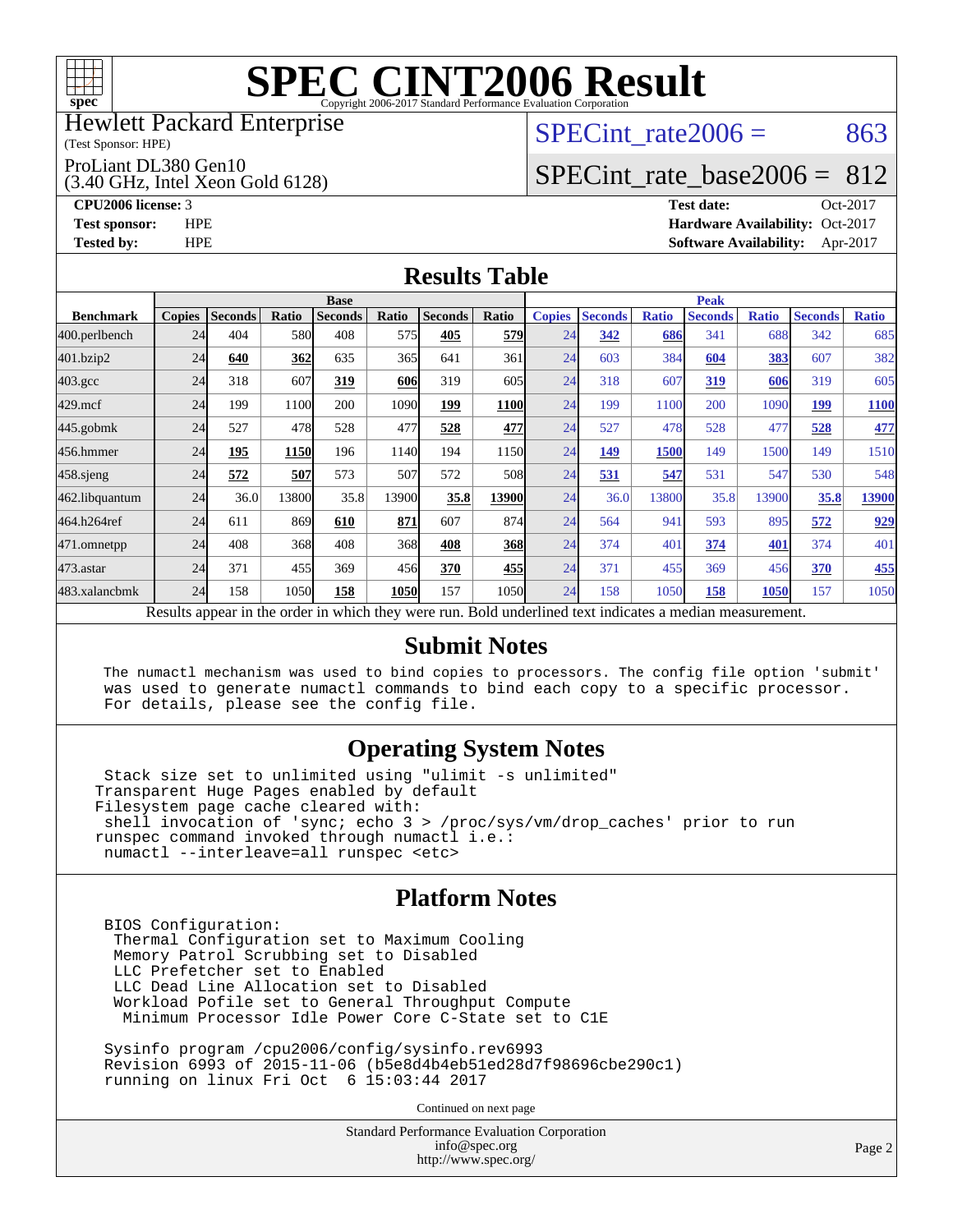

Hewlett Packard Enterprise

(Test Sponsor: HPE)

 $SPECTnt_rate2006 = 863$ 

ProLiant DL380 Gen10

(3.40 GHz, Intel Xeon Gold 6128)

[SPECint\\_rate\\_base2006 =](http://www.spec.org/auto/cpu2006/Docs/result-fields.html#SPECintratebase2006) 812

**[CPU2006 license:](http://www.spec.org/auto/cpu2006/Docs/result-fields.html#CPU2006license)** 3 **[Test date:](http://www.spec.org/auto/cpu2006/Docs/result-fields.html#Testdate)** Oct-2017 **[Test sponsor:](http://www.spec.org/auto/cpu2006/Docs/result-fields.html#Testsponsor)** HPE **[Hardware Availability:](http://www.spec.org/auto/cpu2006/Docs/result-fields.html#HardwareAvailability)** Oct-2017 **[Tested by:](http://www.spec.org/auto/cpu2006/Docs/result-fields.html#Testedby)** HPE **[Software Availability:](http://www.spec.org/auto/cpu2006/Docs/result-fields.html#SoftwareAvailability)** Apr-2017

#### **[Platform Notes \(Continued\)](http://www.spec.org/auto/cpu2006/Docs/result-fields.html#PlatformNotes)**

| This section contains SUT (System Under Test) info as seen by<br>some common utilities. To remove or add to this section, see:<br>http://www.spec.org/cpu2006/Docs/config.html#sysinfo                                                                                                                                                                                                                                                                         |        |
|----------------------------------------------------------------------------------------------------------------------------------------------------------------------------------------------------------------------------------------------------------------------------------------------------------------------------------------------------------------------------------------------------------------------------------------------------------------|--------|
| From /proc/cpuinfo<br>model name : Intel(R) Xeon(R) Gold 6128 CPU @ 3.40GHz<br>2 "physical id"s (chips)<br>24 "processors"                                                                                                                                                                                                                                                                                                                                     |        |
| cores, siblings (Caution: counting these is hw and system dependent. The<br>following excerpts from /proc/cpuinfo might not be reliable. Use with<br>caution.)<br>cpu cores $: 6$                                                                                                                                                                                                                                                                              |        |
| sibling: 12<br>physical 0: cores 0 6 9 10 11 13<br>physical 1: cores 0 6 9 10 11 13<br>cache size : 19712 KB                                                                                                                                                                                                                                                                                                                                                   |        |
| From /proc/meminfo<br>MemTotal:<br>395930300 kB<br>HugePages_Total: 0<br>Hugepagesize: 2048 kB                                                                                                                                                                                                                                                                                                                                                                 |        |
| From /etc/*release* /etc/*version*<br>SuSE-release:<br>SUSE Linux Enterprise Server 12 (x86_64)<br>$VERSION = 12$<br>$PATCHLEVEL = 2$<br># This file is deprecated and will be removed in a future service pack or<br>release.<br># Please check /etc/os-release for details about this release.<br>os-release:<br>NAME="SLES"<br>VERSION="12-SP2"<br>VERSION ID="12.2"<br>PRETTY_NAME="SUSE Linux Enterprise Server 12 SP2"<br>ID="sles"<br>ANSI COLOR="0;32" |        |
| $CPE\_NAME = "cpe://o:suse: sles:12:sp2"$<br>uname $-a$ :<br>Linux linux 4.4.21-69-default #1 SMP Tue Oct 25 10:58:20 UTC 2016 (9464f67)<br>x86_64 x86_64 x86_64 GNU/Linux                                                                                                                                                                                                                                                                                     |        |
| run-level $3$ Oct $4$ 08:14                                                                                                                                                                                                                                                                                                                                                                                                                                    |        |
| SPEC is set to: /cpu2006<br>Type Size Used Avail Use% Mounted on<br>Filesystem<br>559G<br>/dev/sda2<br>xfs<br>65G 494G<br>$12\%$ /<br>Additional information from dmidecode:                                                                                                                                                                                                                                                                                   |        |
| Warning: Use caution when you interpret this section. The 'dmidecode' program<br>reads system data which is "intended to allow hardware to be accurately<br>Continued on next page                                                                                                                                                                                                                                                                             |        |
| Standard Performance Evaluation Corporation<br>info@spec.org<br>http://www.spec.org/                                                                                                                                                                                                                                                                                                                                                                           | Page 3 |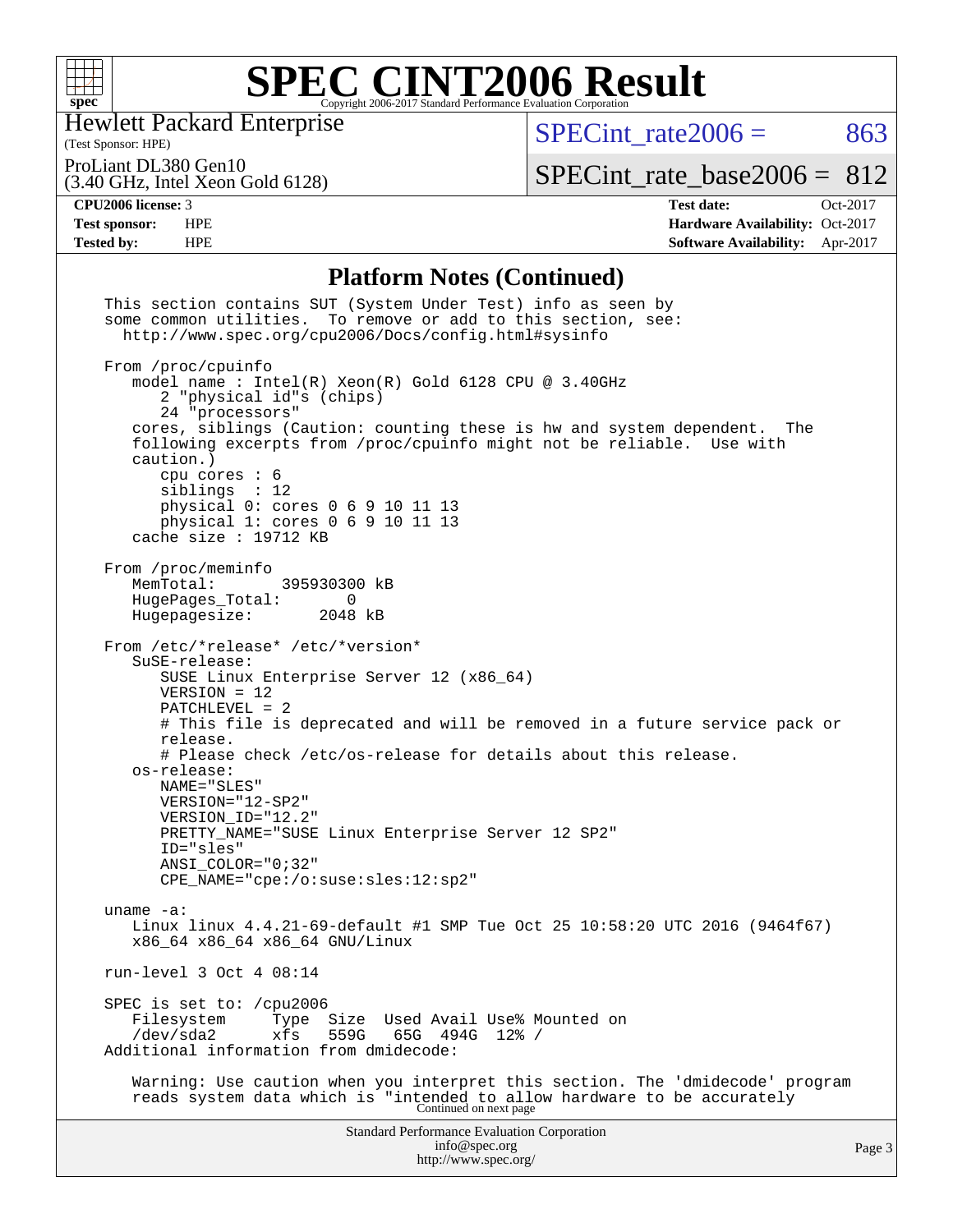

Hewlett Packard Enterprise

(Test Sponsor: HPE)

SPECint rate $2006 = 863$ 

ProLiant DL380 Gen10

(3.40 GHz, Intel Xeon Gold 6128)

SPECint rate base2006 =  $812$ 

**[CPU2006 license:](http://www.spec.org/auto/cpu2006/Docs/result-fields.html#CPU2006license)** 3 **[Test date:](http://www.spec.org/auto/cpu2006/Docs/result-fields.html#Testdate)** Oct-2017 **[Test sponsor:](http://www.spec.org/auto/cpu2006/Docs/result-fields.html#Testsponsor)** HPE **[Hardware Availability:](http://www.spec.org/auto/cpu2006/Docs/result-fields.html#HardwareAvailability)** Oct-2017 **[Tested by:](http://www.spec.org/auto/cpu2006/Docs/result-fields.html#Testedby)** HPE **[Software Availability:](http://www.spec.org/auto/cpu2006/Docs/result-fields.html#SoftwareAvailability)** Apr-2017

#### **[Platform Notes \(Continued\)](http://www.spec.org/auto/cpu2006/Docs/result-fields.html#PlatformNotes)**

 determined", but the intent may not be met, as there are frequent changes to hardware, firmware, and the "DMTF SMBIOS" standard.

 BIOS HPE U30 09/29/2017 Memory: 24x HPE 840756-091 16 GB 2 rank 2666 MHz

(End of data from sysinfo program)

#### **[General Notes](http://www.spec.org/auto/cpu2006/Docs/result-fields.html#GeneralNotes)**

Environment variables set by runspec before the start of the run: LD LIBRARY PATH = "/cpu2006/lib/ia32:/cpu2006/lib/intel64:/cpu2006/sh10.2"

Binaries compiled on a system with 1x Intel Core i7-4790 CPU + 32GB RAM memory using Redhat Enterprise Linux 7.2

### **[Base Compiler Invocation](http://www.spec.org/auto/cpu2006/Docs/result-fields.html#BaseCompilerInvocation)**

[C benchmarks](http://www.spec.org/auto/cpu2006/Docs/result-fields.html#Cbenchmarks):

[icc -m32 -L/opt/intel/compilers\\_and\\_libraries\\_2017/linux/lib/ia32](http://www.spec.org/cpu2006/results/res2017q4/cpu2006-20171031-50417.flags.html#user_CCbase_intel_icc_c29f3ff5a7ed067b11e4ec10a03f03ae)

[C++ benchmarks:](http://www.spec.org/auto/cpu2006/Docs/result-fields.html#CXXbenchmarks)

[icpc -m32 -L/opt/intel/compilers\\_and\\_libraries\\_2017/linux/lib/ia32](http://www.spec.org/cpu2006/results/res2017q4/cpu2006-20171031-50417.flags.html#user_CXXbase_intel_icpc_8c35c7808b62dab9ae41a1aa06361b6b)

### **[Base Portability Flags](http://www.spec.org/auto/cpu2006/Docs/result-fields.html#BasePortabilityFlags)**

 400.perlbench: [-D\\_FILE\\_OFFSET\\_BITS=64](http://www.spec.org/cpu2006/results/res2017q4/cpu2006-20171031-50417.flags.html#user_basePORTABILITY400_perlbench_file_offset_bits_64_438cf9856305ebd76870a2c6dc2689ab) [-DSPEC\\_CPU\\_LINUX\\_IA32](http://www.spec.org/cpu2006/results/res2017q4/cpu2006-20171031-50417.flags.html#b400.perlbench_baseCPORTABILITY_DSPEC_CPU_LINUX_IA32) 401.bzip2: [-D\\_FILE\\_OFFSET\\_BITS=64](http://www.spec.org/cpu2006/results/res2017q4/cpu2006-20171031-50417.flags.html#user_basePORTABILITY401_bzip2_file_offset_bits_64_438cf9856305ebd76870a2c6dc2689ab) 403.gcc: [-D\\_FILE\\_OFFSET\\_BITS=64](http://www.spec.org/cpu2006/results/res2017q4/cpu2006-20171031-50417.flags.html#user_basePORTABILITY403_gcc_file_offset_bits_64_438cf9856305ebd76870a2c6dc2689ab) 429.mcf: [-D\\_FILE\\_OFFSET\\_BITS=64](http://www.spec.org/cpu2006/results/res2017q4/cpu2006-20171031-50417.flags.html#user_basePORTABILITY429_mcf_file_offset_bits_64_438cf9856305ebd76870a2c6dc2689ab) 445.gobmk: [-D\\_FILE\\_OFFSET\\_BITS=64](http://www.spec.org/cpu2006/results/res2017q4/cpu2006-20171031-50417.flags.html#user_basePORTABILITY445_gobmk_file_offset_bits_64_438cf9856305ebd76870a2c6dc2689ab) 456.hmmer: [-D\\_FILE\\_OFFSET\\_BITS=64](http://www.spec.org/cpu2006/results/res2017q4/cpu2006-20171031-50417.flags.html#user_basePORTABILITY456_hmmer_file_offset_bits_64_438cf9856305ebd76870a2c6dc2689ab) 458.sjeng: [-D\\_FILE\\_OFFSET\\_BITS=64](http://www.spec.org/cpu2006/results/res2017q4/cpu2006-20171031-50417.flags.html#user_basePORTABILITY458_sjeng_file_offset_bits_64_438cf9856305ebd76870a2c6dc2689ab) 462.libquantum: [-D\\_FILE\\_OFFSET\\_BITS=64](http://www.spec.org/cpu2006/results/res2017q4/cpu2006-20171031-50417.flags.html#user_basePORTABILITY462_libquantum_file_offset_bits_64_438cf9856305ebd76870a2c6dc2689ab) [-DSPEC\\_CPU\\_LINUX](http://www.spec.org/cpu2006/results/res2017q4/cpu2006-20171031-50417.flags.html#b462.libquantum_baseCPORTABILITY_DSPEC_CPU_LINUX) 464.h264ref: [-D\\_FILE\\_OFFSET\\_BITS=64](http://www.spec.org/cpu2006/results/res2017q4/cpu2006-20171031-50417.flags.html#user_basePORTABILITY464_h264ref_file_offset_bits_64_438cf9856305ebd76870a2c6dc2689ab) 471.omnetpp: [-D\\_FILE\\_OFFSET\\_BITS=64](http://www.spec.org/cpu2006/results/res2017q4/cpu2006-20171031-50417.flags.html#user_basePORTABILITY471_omnetpp_file_offset_bits_64_438cf9856305ebd76870a2c6dc2689ab) 473.astar: [-D\\_FILE\\_OFFSET\\_BITS=64](http://www.spec.org/cpu2006/results/res2017q4/cpu2006-20171031-50417.flags.html#user_basePORTABILITY473_astar_file_offset_bits_64_438cf9856305ebd76870a2c6dc2689ab) 483.xalancbmk: [-D\\_FILE\\_OFFSET\\_BITS=64](http://www.spec.org/cpu2006/results/res2017q4/cpu2006-20171031-50417.flags.html#user_basePORTABILITY483_xalancbmk_file_offset_bits_64_438cf9856305ebd76870a2c6dc2689ab) [-DSPEC\\_CPU\\_LINUX](http://www.spec.org/cpu2006/results/res2017q4/cpu2006-20171031-50417.flags.html#b483.xalancbmk_baseCXXPORTABILITY_DSPEC_CPU_LINUX)

## **[Base Optimization Flags](http://www.spec.org/auto/cpu2006/Docs/result-fields.html#BaseOptimizationFlags)**

[C benchmarks](http://www.spec.org/auto/cpu2006/Docs/result-fields.html#Cbenchmarks):

[-xCORE-AVX512](http://www.spec.org/cpu2006/results/res2017q4/cpu2006-20171031-50417.flags.html#user_CCbase_f-xCORE-AVX512) [-ipo](http://www.spec.org/cpu2006/results/res2017q4/cpu2006-20171031-50417.flags.html#user_CCbase_f-ipo) [-O3](http://www.spec.org/cpu2006/results/res2017q4/cpu2006-20171031-50417.flags.html#user_CCbase_f-O3) [-no-prec-div](http://www.spec.org/cpu2006/results/res2017q4/cpu2006-20171031-50417.flags.html#user_CCbase_f-no-prec-div) [-qopt-prefetch](http://www.spec.org/cpu2006/results/res2017q4/cpu2006-20171031-50417.flags.html#user_CCbase_f-qopt-prefetch) [-qopt-mem-layout-trans=3](http://www.spec.org/cpu2006/results/res2017q4/cpu2006-20171031-50417.flags.html#user_CCbase_f-qopt-mem-layout-trans_170f5be61cd2cedc9b54468c59262d5d)

Continued on next page

Standard Performance Evaluation Corporation [info@spec.org](mailto:info@spec.org) <http://www.spec.org/>

Page 4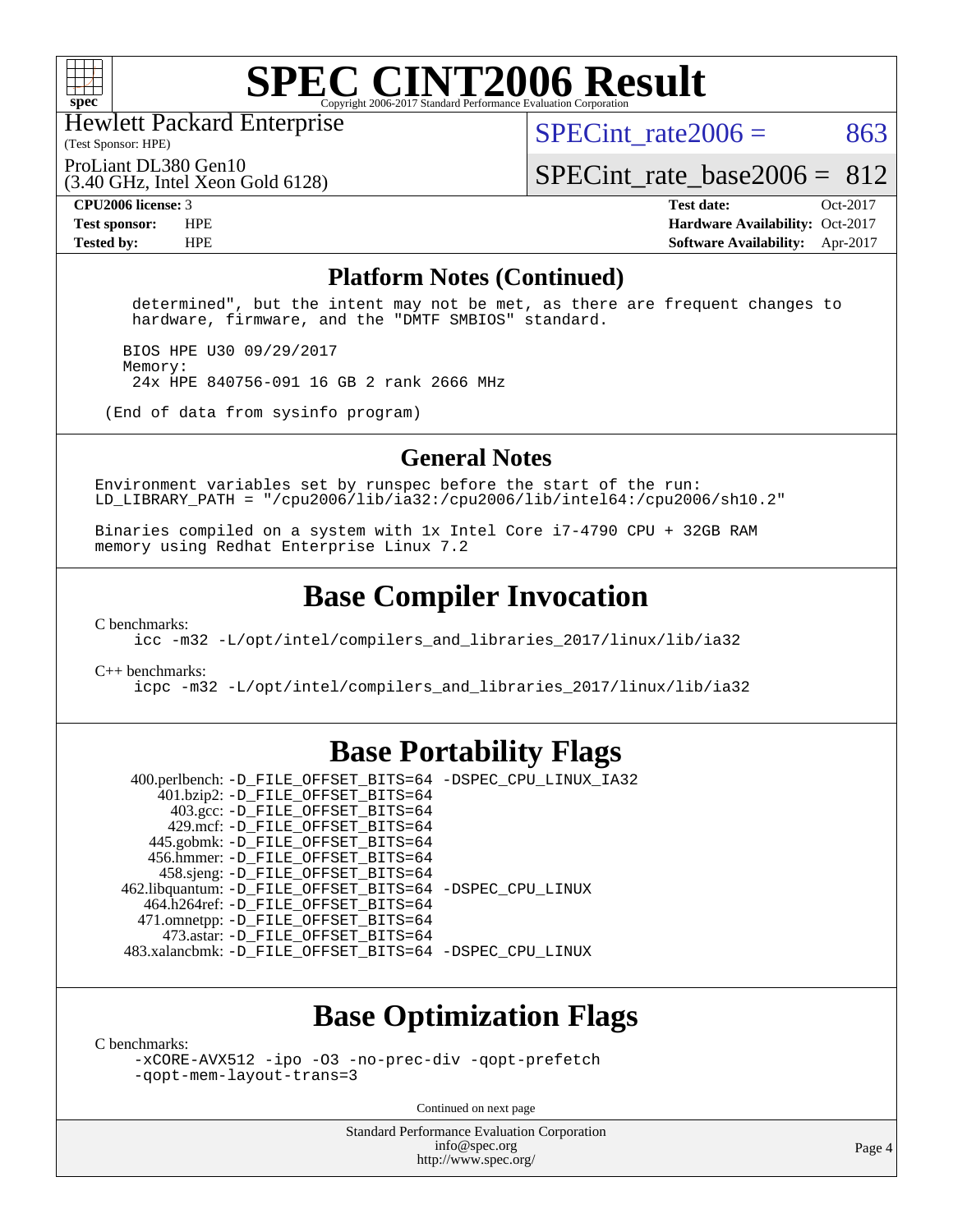

Hewlett Packard Enterprise

(Test Sponsor: HPE)

SPECint rate $2006 = 863$ 

ProLiant DL380 Gen10

(3.40 GHz, Intel Xeon Gold 6128)

[SPECint\\_rate\\_base2006 =](http://www.spec.org/auto/cpu2006/Docs/result-fields.html#SPECintratebase2006) 812

**[CPU2006 license:](http://www.spec.org/auto/cpu2006/Docs/result-fields.html#CPU2006license)** 3 **[Test date:](http://www.spec.org/auto/cpu2006/Docs/result-fields.html#Testdate)** Oct-2017 **[Test sponsor:](http://www.spec.org/auto/cpu2006/Docs/result-fields.html#Testsponsor)** HPE **[Hardware Availability:](http://www.spec.org/auto/cpu2006/Docs/result-fields.html#HardwareAvailability)** Oct-2017 **[Tested by:](http://www.spec.org/auto/cpu2006/Docs/result-fields.html#Testedby)** HPE **[Software Availability:](http://www.spec.org/auto/cpu2006/Docs/result-fields.html#SoftwareAvailability)** Apr-2017

# **[Base Optimization Flags \(Continued\)](http://www.spec.org/auto/cpu2006/Docs/result-fields.html#BaseOptimizationFlags)**

[C++ benchmarks:](http://www.spec.org/auto/cpu2006/Docs/result-fields.html#CXXbenchmarks)

[-xCORE-AVX512](http://www.spec.org/cpu2006/results/res2017q4/cpu2006-20171031-50417.flags.html#user_CXXbase_f-xCORE-AVX512) [-ipo](http://www.spec.org/cpu2006/results/res2017q4/cpu2006-20171031-50417.flags.html#user_CXXbase_f-ipo) [-O3](http://www.spec.org/cpu2006/results/res2017q4/cpu2006-20171031-50417.flags.html#user_CXXbase_f-O3) [-no-prec-div](http://www.spec.org/cpu2006/results/res2017q4/cpu2006-20171031-50417.flags.html#user_CXXbase_f-no-prec-div) [-qopt-prefetch](http://www.spec.org/cpu2006/results/res2017q4/cpu2006-20171031-50417.flags.html#user_CXXbase_f-qopt-prefetch) [-qopt-mem-layout-trans=3](http://www.spec.org/cpu2006/results/res2017q4/cpu2006-20171031-50417.flags.html#user_CXXbase_f-qopt-mem-layout-trans_170f5be61cd2cedc9b54468c59262d5d) [-Wl,-z,muldefs](http://www.spec.org/cpu2006/results/res2017q4/cpu2006-20171031-50417.flags.html#user_CXXbase_link_force_multiple1_74079c344b956b9658436fd1b6dd3a8a) [-L/sh10.2 -lsmartheap](http://www.spec.org/cpu2006/results/res2017q4/cpu2006-20171031-50417.flags.html#user_CXXbase_SmartHeap_b831f2d313e2fffa6dfe3f00ffc1f1c0)

## **[Base Other Flags](http://www.spec.org/auto/cpu2006/Docs/result-fields.html#BaseOtherFlags)**

[C benchmarks](http://www.spec.org/auto/cpu2006/Docs/result-fields.html#Cbenchmarks):

403.gcc: [-Dalloca=\\_alloca](http://www.spec.org/cpu2006/results/res2017q4/cpu2006-20171031-50417.flags.html#b403.gcc_baseEXTRA_CFLAGS_Dalloca_be3056838c12de2578596ca5467af7f3)

# **[Peak Compiler Invocation](http://www.spec.org/auto/cpu2006/Docs/result-fields.html#PeakCompilerInvocation)**

[C benchmarks \(except as noted below\)](http://www.spec.org/auto/cpu2006/Docs/result-fields.html#Cbenchmarksexceptasnotedbelow):

[icc -m32 -L/opt/intel/compilers\\_and\\_libraries\\_2017/linux/lib/ia32](http://www.spec.org/cpu2006/results/res2017q4/cpu2006-20171031-50417.flags.html#user_CCpeak_intel_icc_c29f3ff5a7ed067b11e4ec10a03f03ae)

400.perlbench: [icc -m64](http://www.spec.org/cpu2006/results/res2017q4/cpu2006-20171031-50417.flags.html#user_peakCCLD400_perlbench_intel_icc_64bit_bda6cc9af1fdbb0edc3795bac97ada53)

401.bzip2: [icc -m64](http://www.spec.org/cpu2006/results/res2017q4/cpu2006-20171031-50417.flags.html#user_peakCCLD401_bzip2_intel_icc_64bit_bda6cc9af1fdbb0edc3795bac97ada53)

456.hmmer: [icc -m64](http://www.spec.org/cpu2006/results/res2017q4/cpu2006-20171031-50417.flags.html#user_peakCCLD456_hmmer_intel_icc_64bit_bda6cc9af1fdbb0edc3795bac97ada53)

458.sjeng: [icc -m64](http://www.spec.org/cpu2006/results/res2017q4/cpu2006-20171031-50417.flags.html#user_peakCCLD458_sjeng_intel_icc_64bit_bda6cc9af1fdbb0edc3795bac97ada53)

#### [C++ benchmarks:](http://www.spec.org/auto/cpu2006/Docs/result-fields.html#CXXbenchmarks)

[icpc -m32 -L/opt/intel/compilers\\_and\\_libraries\\_2017/linux/lib/ia32](http://www.spec.org/cpu2006/results/res2017q4/cpu2006-20171031-50417.flags.html#user_CXXpeak_intel_icpc_8c35c7808b62dab9ae41a1aa06361b6b)

### **[Peak Portability Flags](http://www.spec.org/auto/cpu2006/Docs/result-fields.html#PeakPortabilityFlags)**

 400.perlbench: [-DSPEC\\_CPU\\_LP64](http://www.spec.org/cpu2006/results/res2017q4/cpu2006-20171031-50417.flags.html#b400.perlbench_peakCPORTABILITY_DSPEC_CPU_LP64) [-DSPEC\\_CPU\\_LINUX\\_X64](http://www.spec.org/cpu2006/results/res2017q4/cpu2006-20171031-50417.flags.html#b400.perlbench_peakCPORTABILITY_DSPEC_CPU_LINUX_X64) 401.bzip2: [-DSPEC\\_CPU\\_LP64](http://www.spec.org/cpu2006/results/res2017q4/cpu2006-20171031-50417.flags.html#suite_peakCPORTABILITY401_bzip2_DSPEC_CPU_LP64) 403.gcc: [-D\\_FILE\\_OFFSET\\_BITS=64](http://www.spec.org/cpu2006/results/res2017q4/cpu2006-20171031-50417.flags.html#user_peakPORTABILITY403_gcc_file_offset_bits_64_438cf9856305ebd76870a2c6dc2689ab) 429.mcf: [-D\\_FILE\\_OFFSET\\_BITS=64](http://www.spec.org/cpu2006/results/res2017q4/cpu2006-20171031-50417.flags.html#user_peakPORTABILITY429_mcf_file_offset_bits_64_438cf9856305ebd76870a2c6dc2689ab) 445.gobmk: [-D\\_FILE\\_OFFSET\\_BITS=64](http://www.spec.org/cpu2006/results/res2017q4/cpu2006-20171031-50417.flags.html#user_peakPORTABILITY445_gobmk_file_offset_bits_64_438cf9856305ebd76870a2c6dc2689ab) 456.hmmer: [-DSPEC\\_CPU\\_LP64](http://www.spec.org/cpu2006/results/res2017q4/cpu2006-20171031-50417.flags.html#suite_peakCPORTABILITY456_hmmer_DSPEC_CPU_LP64) 458.sjeng: [-DSPEC\\_CPU\\_LP64](http://www.spec.org/cpu2006/results/res2017q4/cpu2006-20171031-50417.flags.html#suite_peakCPORTABILITY458_sjeng_DSPEC_CPU_LP64) 462.libquantum: [-D\\_FILE\\_OFFSET\\_BITS=64](http://www.spec.org/cpu2006/results/res2017q4/cpu2006-20171031-50417.flags.html#user_peakPORTABILITY462_libquantum_file_offset_bits_64_438cf9856305ebd76870a2c6dc2689ab) [-DSPEC\\_CPU\\_LINUX](http://www.spec.org/cpu2006/results/res2017q4/cpu2006-20171031-50417.flags.html#b462.libquantum_peakCPORTABILITY_DSPEC_CPU_LINUX) 464.h264ref: [-D\\_FILE\\_OFFSET\\_BITS=64](http://www.spec.org/cpu2006/results/res2017q4/cpu2006-20171031-50417.flags.html#user_peakPORTABILITY464_h264ref_file_offset_bits_64_438cf9856305ebd76870a2c6dc2689ab) 471.omnetpp: [-D\\_FILE\\_OFFSET\\_BITS=64](http://www.spec.org/cpu2006/results/res2017q4/cpu2006-20171031-50417.flags.html#user_peakPORTABILITY471_omnetpp_file_offset_bits_64_438cf9856305ebd76870a2c6dc2689ab) 473.astar: [-D\\_FILE\\_OFFSET\\_BITS=64](http://www.spec.org/cpu2006/results/res2017q4/cpu2006-20171031-50417.flags.html#user_peakPORTABILITY473_astar_file_offset_bits_64_438cf9856305ebd76870a2c6dc2689ab) 483.xalancbmk: [-D\\_FILE\\_OFFSET\\_BITS=64](http://www.spec.org/cpu2006/results/res2017q4/cpu2006-20171031-50417.flags.html#user_peakPORTABILITY483_xalancbmk_file_offset_bits_64_438cf9856305ebd76870a2c6dc2689ab) [-DSPEC\\_CPU\\_LINUX](http://www.spec.org/cpu2006/results/res2017q4/cpu2006-20171031-50417.flags.html#b483.xalancbmk_peakCXXPORTABILITY_DSPEC_CPU_LINUX)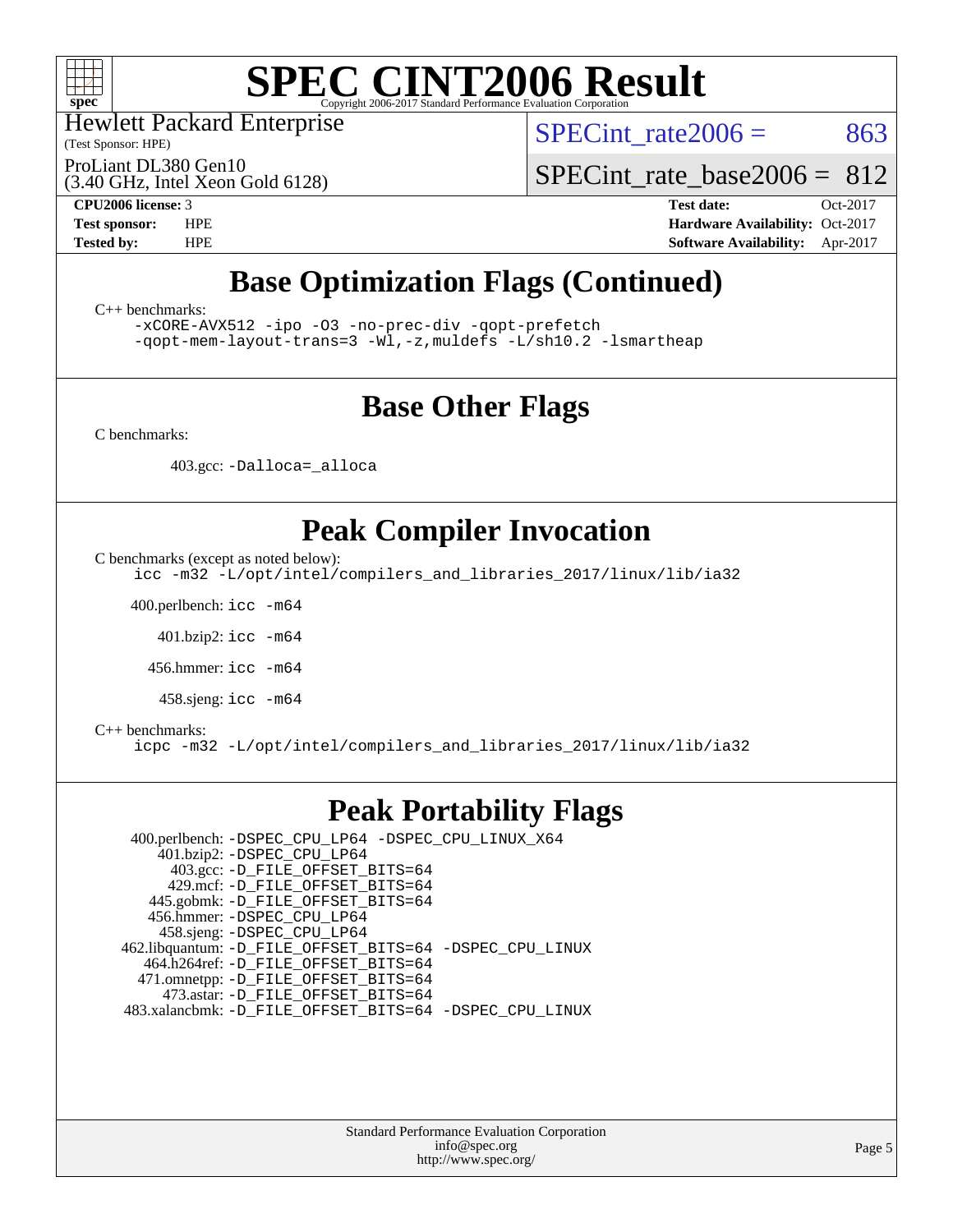

Hewlett Packard Enterprise

(Test Sponsor: HPE)

SPECint rate $2006 = 863$ 

ProLiant DL380 Gen10

(3.40 GHz, Intel Xeon Gold 6128)

SPECint rate base2006 =  $812$ 

**[CPU2006 license:](http://www.spec.org/auto/cpu2006/Docs/result-fields.html#CPU2006license)** 3 **[Test date:](http://www.spec.org/auto/cpu2006/Docs/result-fields.html#Testdate)** Oct-2017 **[Test sponsor:](http://www.spec.org/auto/cpu2006/Docs/result-fields.html#Testsponsor)** HPE **[Hardware Availability:](http://www.spec.org/auto/cpu2006/Docs/result-fields.html#HardwareAvailability)** Oct-2017 **[Tested by:](http://www.spec.org/auto/cpu2006/Docs/result-fields.html#Testedby)** HPE **[Software Availability:](http://www.spec.org/auto/cpu2006/Docs/result-fields.html#SoftwareAvailability)** Apr-2017

# **[Peak Optimization Flags](http://www.spec.org/auto/cpu2006/Docs/result-fields.html#PeakOptimizationFlags)**

```
C benchmarks:
```
 400.perlbench: [-prof-gen](http://www.spec.org/cpu2006/results/res2017q4/cpu2006-20171031-50417.flags.html#user_peakPASS1_CFLAGSPASS1_LDCFLAGS400_perlbench_prof_gen_e43856698f6ca7b7e442dfd80e94a8fc)(pass 1) [-prof-use](http://www.spec.org/cpu2006/results/res2017q4/cpu2006-20171031-50417.flags.html#user_peakPASS2_CFLAGSPASS2_LDCFLAGS400_perlbench_prof_use_bccf7792157ff70d64e32fe3e1250b55)(pass 2) [-xCORE-AVX512](http://www.spec.org/cpu2006/results/res2017q4/cpu2006-20171031-50417.flags.html#user_peakPASS2_CFLAGSPASS2_LDCFLAGS400_perlbench_f-xCORE-AVX512)(pass 2)  $-par-num-threads=1(pass 1) -ipo(pass 2) -O3(pass 2)$  $-par-num-threads=1(pass 1) -ipo(pass 2) -O3(pass 2)$  $-par-num-threads=1(pass 1) -ipo(pass 2) -O3(pass 2)$  $-par-num-threads=1(pass 1) -ipo(pass 2) -O3(pass 2)$  $-par-num-threads=1(pass 1) -ipo(pass 2) -O3(pass 2)$  $-par-num-threads=1(pass 1) -ipo(pass 2) -O3(pass 2)$ [-no-prec-div](http://www.spec.org/cpu2006/results/res2017q4/cpu2006-20171031-50417.flags.html#user_peakPASS2_CFLAGSPASS2_LDCFLAGS400_perlbench_f-no-prec-div)(pass 2) [-auto-ilp32](http://www.spec.org/cpu2006/results/res2017q4/cpu2006-20171031-50417.flags.html#user_peakCOPTIMIZE400_perlbench_f-auto-ilp32) [-qopt-mem-layout-trans=3](http://www.spec.org/cpu2006/results/res2017q4/cpu2006-20171031-50417.flags.html#user_peakCOPTIMIZE400_perlbench_f-qopt-mem-layout-trans_170f5be61cd2cedc9b54468c59262d5d) 401.bzip2: [-prof-gen](http://www.spec.org/cpu2006/results/res2017q4/cpu2006-20171031-50417.flags.html#user_peakPASS1_CFLAGSPASS1_LDCFLAGS401_bzip2_prof_gen_e43856698f6ca7b7e442dfd80e94a8fc)(pass 1) [-prof-use](http://www.spec.org/cpu2006/results/res2017q4/cpu2006-20171031-50417.flags.html#user_peakPASS2_CFLAGSPASS2_LDCFLAGS401_bzip2_prof_use_bccf7792157ff70d64e32fe3e1250b55)(pass 2) [-xCORE-AVX512](http://www.spec.org/cpu2006/results/res2017q4/cpu2006-20171031-50417.flags.html#user_peakPASS2_CFLAGSPASS2_LDCFLAGS401_bzip2_f-xCORE-AVX512)(pass 2) [-par-num-threads=1](http://www.spec.org/cpu2006/results/res2017q4/cpu2006-20171031-50417.flags.html#user_peakPASS1_CFLAGSPASS1_LDCFLAGS401_bzip2_par_num_threads_786a6ff141b4e9e90432e998842df6c2)(pass 1) [-ipo](http://www.spec.org/cpu2006/results/res2017q4/cpu2006-20171031-50417.flags.html#user_peakPASS2_CFLAGSPASS2_LDCFLAGS401_bzip2_f-ipo)(pass 2) [-O3](http://www.spec.org/cpu2006/results/res2017q4/cpu2006-20171031-50417.flags.html#user_peakPASS2_CFLAGSPASS2_LDCFLAGS401_bzip2_f-O3)(pass 2) [-no-prec-div](http://www.spec.org/cpu2006/results/res2017q4/cpu2006-20171031-50417.flags.html#user_peakPASS2_CFLAGSPASS2_LDCFLAGS401_bzip2_f-no-prec-div)(pass 2) [-qopt-prefetch](http://www.spec.org/cpu2006/results/res2017q4/cpu2006-20171031-50417.flags.html#user_peakCOPTIMIZE401_bzip2_f-qopt-prefetch) [-auto-ilp32](http://www.spec.org/cpu2006/results/res2017q4/cpu2006-20171031-50417.flags.html#user_peakCOPTIMIZE401_bzip2_f-auto-ilp32) [-qopt-mem-layout-trans=3](http://www.spec.org/cpu2006/results/res2017q4/cpu2006-20171031-50417.flags.html#user_peakCOPTIMIZE401_bzip2_f-qopt-mem-layout-trans_170f5be61cd2cedc9b54468c59262d5d)  $403.\text{gcc: basepeak}$  = yes 429.mcf: basepeak = yes 445.gobmk: basepeak = yes 456.hmmer: [-xCORE-AVX512](http://www.spec.org/cpu2006/results/res2017q4/cpu2006-20171031-50417.flags.html#user_peakOPTIMIZE456_hmmer_f-xCORE-AVX512) [-ipo](http://www.spec.org/cpu2006/results/res2017q4/cpu2006-20171031-50417.flags.html#user_peakOPTIMIZE456_hmmer_f-ipo) [-O3](http://www.spec.org/cpu2006/results/res2017q4/cpu2006-20171031-50417.flags.html#user_peakOPTIMIZE456_hmmer_f-O3) [-no-prec-div](http://www.spec.org/cpu2006/results/res2017q4/cpu2006-20171031-50417.flags.html#user_peakOPTIMIZE456_hmmer_f-no-prec-div) [-unroll2](http://www.spec.org/cpu2006/results/res2017q4/cpu2006-20171031-50417.flags.html#user_peakCOPTIMIZE456_hmmer_f-unroll_784dae83bebfb236979b41d2422d7ec2) [-auto-ilp32](http://www.spec.org/cpu2006/results/res2017q4/cpu2006-20171031-50417.flags.html#user_peakCOPTIMIZE456_hmmer_f-auto-ilp32) [-qopt-mem-layout-trans=3](http://www.spec.org/cpu2006/results/res2017q4/cpu2006-20171031-50417.flags.html#user_peakCOPTIMIZE456_hmmer_f-qopt-mem-layout-trans_170f5be61cd2cedc9b54468c59262d5d) 458.sjeng: [-prof-gen](http://www.spec.org/cpu2006/results/res2017q4/cpu2006-20171031-50417.flags.html#user_peakPASS1_CFLAGSPASS1_LDCFLAGS458_sjeng_prof_gen_e43856698f6ca7b7e442dfd80e94a8fc)(pass 1) [-prof-use](http://www.spec.org/cpu2006/results/res2017q4/cpu2006-20171031-50417.flags.html#user_peakPASS2_CFLAGSPASS2_LDCFLAGS458_sjeng_prof_use_bccf7792157ff70d64e32fe3e1250b55)(pass 2) [-xCORE-AVX512](http://www.spec.org/cpu2006/results/res2017q4/cpu2006-20171031-50417.flags.html#user_peakPASS2_CFLAGSPASS2_LDCFLAGS458_sjeng_f-xCORE-AVX512)(pass 2)  $-par-num-threads=1(pass 1) -ipo(pass 2) -O3(pass 2)$  $-par-num-threads=1(pass 1) -ipo(pass 2) -O3(pass 2)$  $-par-num-threads=1(pass 1) -ipo(pass 2) -O3(pass 2)$  $-par-num-threads=1(pass 1) -ipo(pass 2) -O3(pass 2)$  $-par-num-threads=1(pass 1) -ipo(pass 2) -O3(pass 2)$  $-par-num-threads=1(pass 1) -ipo(pass 2) -O3(pass 2)$ [-no-prec-div](http://www.spec.org/cpu2006/results/res2017q4/cpu2006-20171031-50417.flags.html#user_peakPASS2_CFLAGSPASS2_LDCFLAGS458_sjeng_f-no-prec-div)(pass 2) [-unroll4](http://www.spec.org/cpu2006/results/res2017q4/cpu2006-20171031-50417.flags.html#user_peakCOPTIMIZE458_sjeng_f-unroll_4e5e4ed65b7fd20bdcd365bec371b81f) [-auto-ilp32](http://www.spec.org/cpu2006/results/res2017q4/cpu2006-20171031-50417.flags.html#user_peakCOPTIMIZE458_sjeng_f-auto-ilp32) [-qopt-mem-layout-trans=3](http://www.spec.org/cpu2006/results/res2017q4/cpu2006-20171031-50417.flags.html#user_peakCOPTIMIZE458_sjeng_f-qopt-mem-layout-trans_170f5be61cd2cedc9b54468c59262d5d) 462.libquantum: basepeak = yes 464.h264ref: [-prof-gen](http://www.spec.org/cpu2006/results/res2017q4/cpu2006-20171031-50417.flags.html#user_peakPASS1_CFLAGSPASS1_LDCFLAGS464_h264ref_prof_gen_e43856698f6ca7b7e442dfd80e94a8fc)(pass 1) [-prof-use](http://www.spec.org/cpu2006/results/res2017q4/cpu2006-20171031-50417.flags.html#user_peakPASS2_CFLAGSPASS2_LDCFLAGS464_h264ref_prof_use_bccf7792157ff70d64e32fe3e1250b55)(pass 2) [-xCORE-AVX512](http://www.spec.org/cpu2006/results/res2017q4/cpu2006-20171031-50417.flags.html#user_peakPASS2_CFLAGSPASS2_LDCFLAGS464_h264ref_f-xCORE-AVX512)(pass 2) [-par-num-threads=1](http://www.spec.org/cpu2006/results/res2017q4/cpu2006-20171031-50417.flags.html#user_peakPASS1_CFLAGSPASS1_LDCFLAGS464_h264ref_par_num_threads_786a6ff141b4e9e90432e998842df6c2)(pass 1) [-ipo](http://www.spec.org/cpu2006/results/res2017q4/cpu2006-20171031-50417.flags.html#user_peakPASS2_CFLAGSPASS2_LDCFLAGS464_h264ref_f-ipo)(pass 2) [-O3](http://www.spec.org/cpu2006/results/res2017q4/cpu2006-20171031-50417.flags.html#user_peakPASS2_CFLAGSPASS2_LDCFLAGS464_h264ref_f-O3)(pass 2) [-no-prec-div](http://www.spec.org/cpu2006/results/res2017q4/cpu2006-20171031-50417.flags.html#user_peakPASS2_CFLAGSPASS2_LDCFLAGS464_h264ref_f-no-prec-div)(pass 2) [-unroll2](http://www.spec.org/cpu2006/results/res2017q4/cpu2006-20171031-50417.flags.html#user_peakCOPTIMIZE464_h264ref_f-unroll_784dae83bebfb236979b41d2422d7ec2) [-qopt-mem-layout-trans=3](http://www.spec.org/cpu2006/results/res2017q4/cpu2006-20171031-50417.flags.html#user_peakCOPTIMIZE464_h264ref_f-qopt-mem-layout-trans_170f5be61cd2cedc9b54468c59262d5d) [C++ benchmarks:](http://www.spec.org/auto/cpu2006/Docs/result-fields.html#CXXbenchmarks) 471.omnetpp: [-prof-gen](http://www.spec.org/cpu2006/results/res2017q4/cpu2006-20171031-50417.flags.html#user_peakPASS1_CXXFLAGSPASS1_LDCXXFLAGS471_omnetpp_prof_gen_e43856698f6ca7b7e442dfd80e94a8fc)(pass 1) [-prof-use](http://www.spec.org/cpu2006/results/res2017q4/cpu2006-20171031-50417.flags.html#user_peakPASS2_CXXFLAGSPASS2_LDCXXFLAGS471_omnetpp_prof_use_bccf7792157ff70d64e32fe3e1250b55)(pass 2) [-xCORE-AVX512](http://www.spec.org/cpu2006/results/res2017q4/cpu2006-20171031-50417.flags.html#user_peakPASS2_CXXFLAGSPASS2_LDCXXFLAGS471_omnetpp_f-xCORE-AVX512)(pass 2)  $-$ par-num-threads=1(pass 1)  $-$ ipo(pass 2)  $-$ O3(pass 2) [-no-prec-div](http://www.spec.org/cpu2006/results/res2017q4/cpu2006-20171031-50417.flags.html#user_peakPASS2_CXXFLAGSPASS2_LDCXXFLAGS471_omnetpp_f-no-prec-div)(pass 2) [-qopt-ra-region-strategy=block](http://www.spec.org/cpu2006/results/res2017q4/cpu2006-20171031-50417.flags.html#user_peakCXXOPTIMIZE471_omnetpp_f-qopt-ra-region-strategy_430aa8f7c220cbde92ae827fa8d9be32)  [-qopt-mem-layout-trans=3](http://www.spec.org/cpu2006/results/res2017q4/cpu2006-20171031-50417.flags.html#user_peakCXXOPTIMIZE471_omnetpp_f-qopt-mem-layout-trans_170f5be61cd2cedc9b54468c59262d5d) [-Wl,-z,muldefs](http://www.spec.org/cpu2006/results/res2017q4/cpu2006-20171031-50417.flags.html#user_peakEXTRA_LDFLAGS471_omnetpp_link_force_multiple1_74079c344b956b9658436fd1b6dd3a8a) [-L/sh10.2 -lsmartheap](http://www.spec.org/cpu2006/results/res2017q4/cpu2006-20171031-50417.flags.html#user_peakEXTRA_LIBS471_omnetpp_SmartHeap_b831f2d313e2fffa6dfe3f00ffc1f1c0)  $473$ .astar: basepeak = yes  $483.xalanchmk: basepeak = yes$ **[Peak Other Flags](http://www.spec.org/auto/cpu2006/Docs/result-fields.html#PeakOtherFlags)** [C benchmarks](http://www.spec.org/auto/cpu2006/Docs/result-fields.html#Cbenchmarks):

Continued on next page